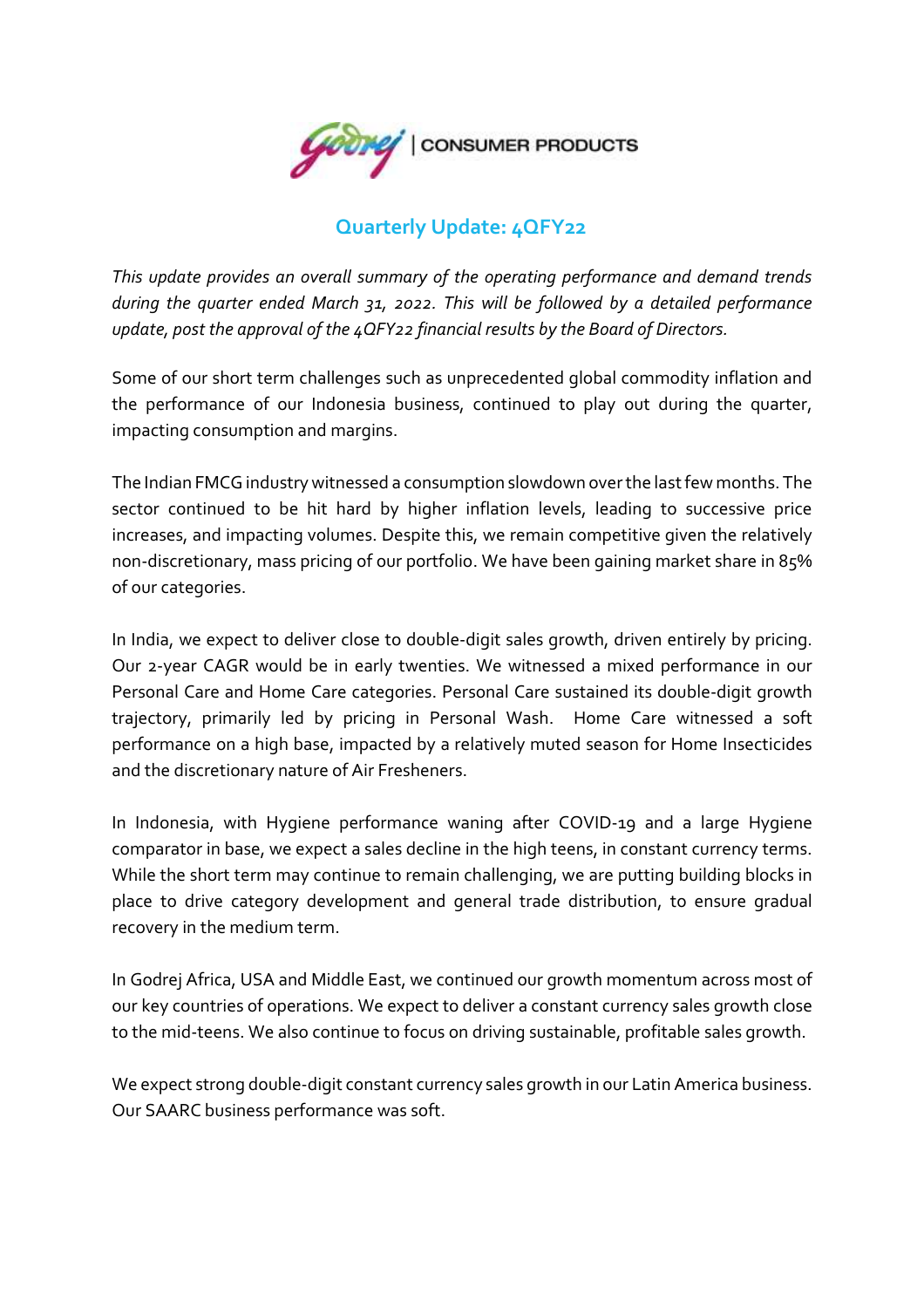At a consolidated level, we continue to leverage our category and geographic portfolio. We expect to deliver a higher than mid-single-digit sales growth and a 2-year CAGR around midteens. In FY23, we expect to deliver early double-digit sales growth.

On the profitability front, we expect lower year-on-year EBITDA margins during the quarter. This is due to input inflation and our weak performance in Indonesia